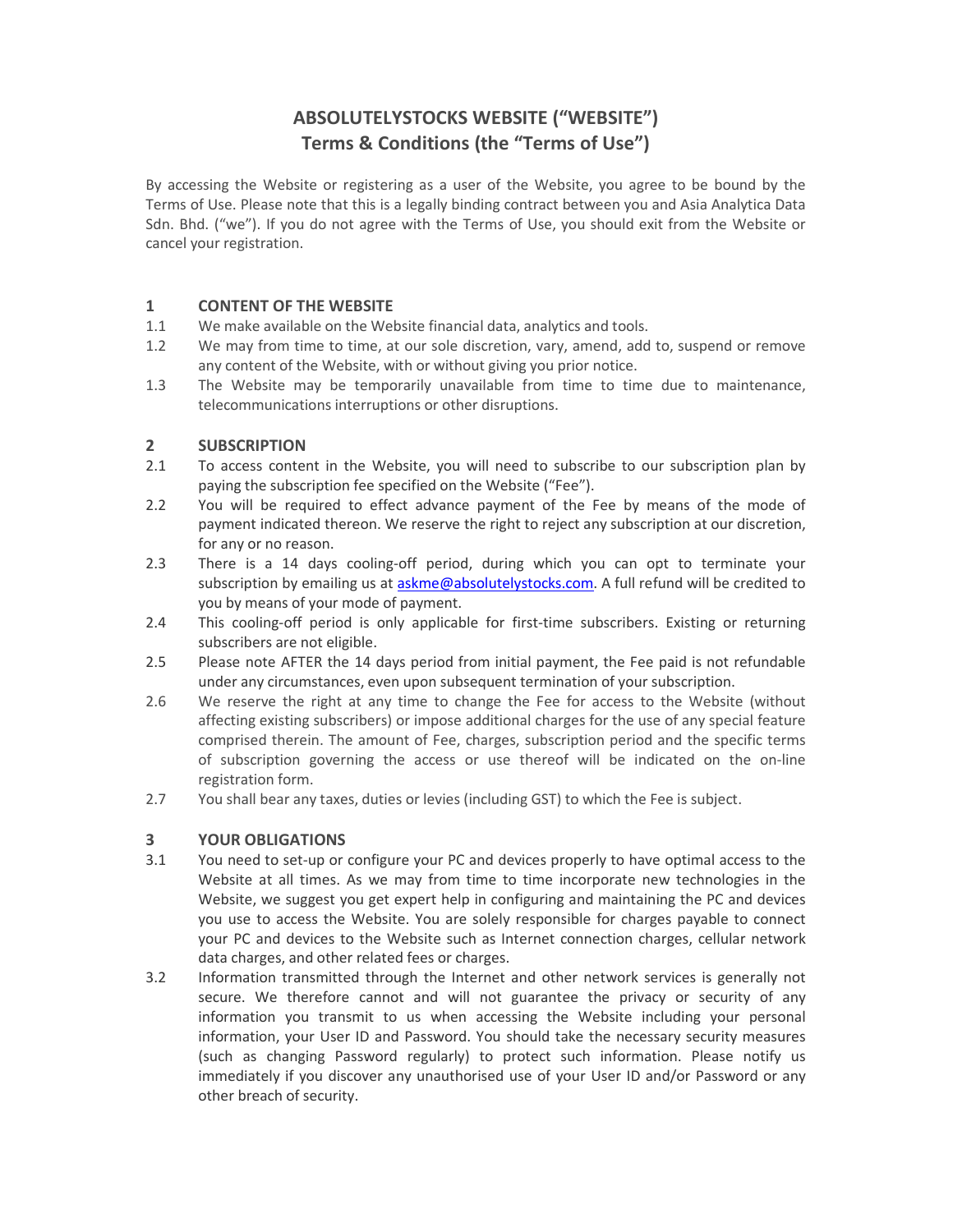- 3.3 You must use the Website in a manner consistent with any and all applicable international and local laws, regulations and directives.
- 3.4 The Website is made available to you for your own personal use only. In no event must you use the Website for or in connection with any business or commercial enterprise, without limitation, any securities, investment, accounting, banking, legal or media business or enterprise.

## **4 NO INVESTMENT ADVICE**

- 4.1 All information and other material displayed on the Website are for your general information purpose only and are no substitute for independent research and/or verifications.
- 4.2 In particular, you must not treat the Website as a financial or investment advisory service. The information on the Website is provided on a general basis without taking into account your specific investment objectives, financial status and particular needs. You must therefore seek specific advice from your stockbrokers, lawyers, financial advisers, or such other appropriate professionals before acting or relying on the information obtained from the Website.

# **5 INTELLECTUAL PROPERTY**

- 5.1 All intellectual property rights and proprietary rights in all content and material inclusive of text, photographs, video, audio and graphics, that is part of, contained in, or accessed through the Website and in any enhancements or modifications to, adaptations or translations of, or derivative works based on the foregoing shall be and remain our property or that of our licensors, as the case may be. No intellectual property or other rights is transferred to you.
- 5.2 You may not modify, copy, distribute, republish or download any of the material on the Website without our prior consent in writing.
- 5.3 You do not acquire any rights to any User ID, IP address, and any codes (whether assigned to you or otherwise) and we reserve the right to change any of them at our sole discretion without being liable to you for any damages or losses suffered.
- 5.4 You may not use the Website and the information contained therein to construct database of any kind nor store the information (in its entirety or in any part) in databases for access by you or any third party nor distribute any database services containing all or part of the Website.

#### **6 NO WARRANTY**

- 6.1 You accept that the Website is provided on an "as is, as available" basis. Any condition or warranty which may be implied or incorporated within the Terms of Use by reason of statute or common law or otherwise (including warranties as to merchantability, suitability, satisfactory quality and fitness for purpose) is hereby expressly excluded.
- 6.2 In particular, we do not give any warranty in respect of the timeliness, accuracy or completeness of any information provided on the Website because the Internet is, due to unpredictable traffic congestion and other reasons, an inherently unreliable medium of communication and that such unreliability is beyond our control.
- 6.3 Content displayed on the Website may include views and opinions of third parties, which do not necessarily reflect our view. Therefore we cannot and do not guarantee the accuracy or completeness of, or otherwise endorse, these views and opinions.
- 6.4 Where we provide advertisements of third party products or services on the Website (whether or not by way of hypertext links to another website) we do so for information purpose only, and such advertisements are not endorsements or approval by us of any such products or services and we accept no liability nor make any endorsement or approval of the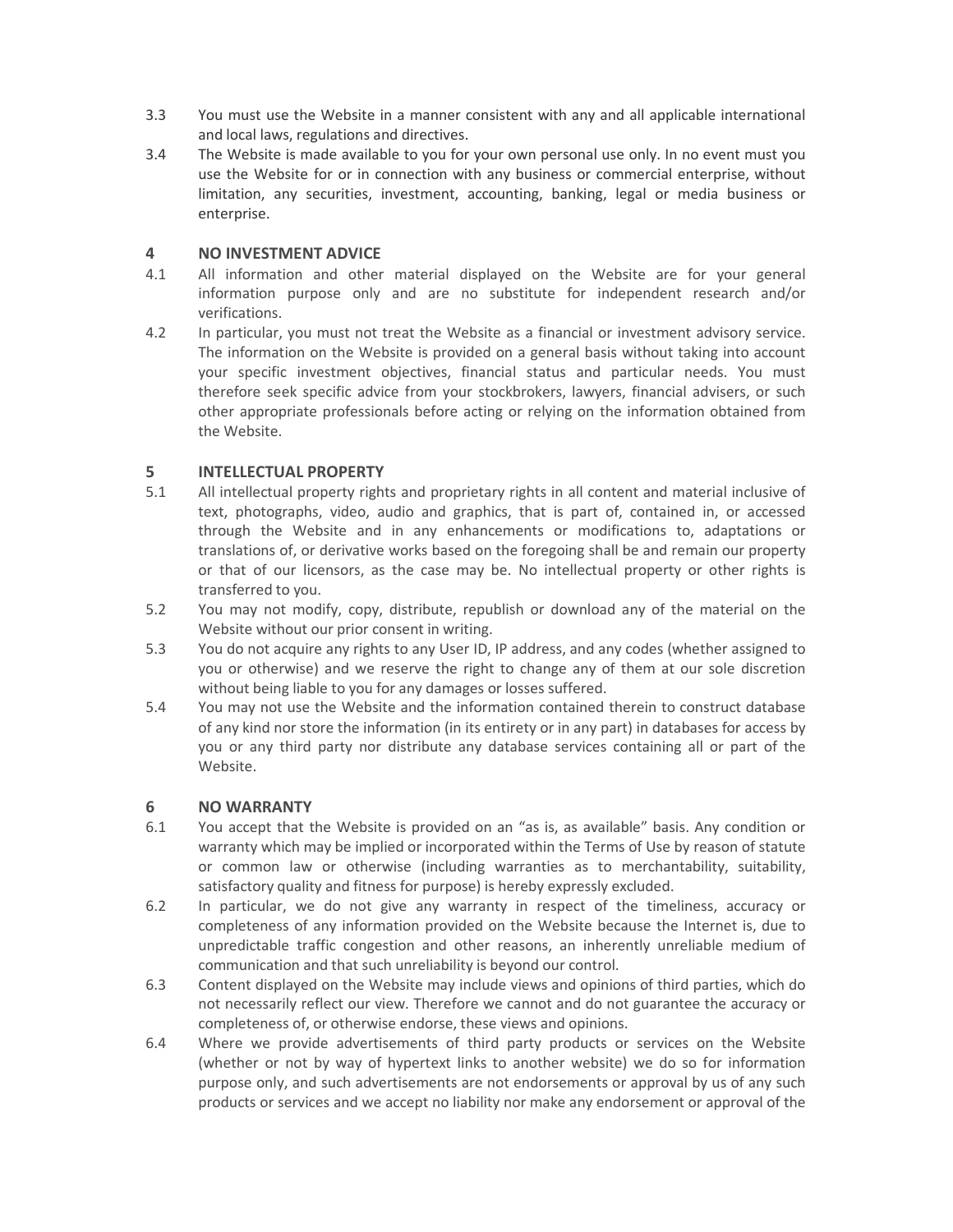same. We neither endorse nor approve the contents of the third party websites to which such advertisements are linked and your access to such websites shall be entirely at your own risk and subject to such terms and conditions as may be posted thereon.

- 6.5 Specific provisions relating to analytics
	- (a) The provisions of this Section 6.5 shall, in addition to other provisions of the Terms of Use, apply to information provided on the Website in the form of analytics ("Analytics"). The Analytics we provide on the Website are intended for your general reference only.
	- (b) To generate the Analytics, we make use of big data technology developed in-house to capture, curate, manage and process data and contents from various sources, including the World Wide Web.
	- (c) While we have taken care to ensure the Analytics are correct, no warranty, express or implied, is given as to their accuracy or reliability.
	- (d) We do not accept any liability for error or omission, nor will it be held responsible for how the Analytics are used, how they are interpreted or what reliance is placed on them.
	- (e) We do not guarantee that the Analytics are fit for any particular purpose.
	- (f) We recommend that users exercised their own skill and care with respect to their use of the Analytics provided and that users carefully evaluate the accuracy, currency, completeness and relevance of the Analytics for their purposes.
	- (g) The Analytics provided are not substitute for independent professional advice and users should obtain appropriate professional advice relevant to their particular circumstances.

#### **7 TERMINATION AND REFUND**

- 7.1 You may terminate your subscription at any time within 14 days of your initial payment by communicating to us via email at askme@absolutelystocks.com and receive a full refund. This option is available for first-time subscribers only. It is not applicable for existing or returning subscribers.
- 7.2 You must convey to us all the necessary and accurate details in the email for us to process the refund, including your name, address, username and email used for the subscription. Your subscription and access to the Website will be terminated at the time we process the refund.
- 7.3 NO refund of the Fee already paid will be given AFTER 14 days from initial payment, even if you subsequently decide to terminate your subscription.
- 7.4 We reserve the right at our sole discretion to immediately terminate your access to and use of the Website if you shall fail to comply with the Terms of Use. NO refund of the Fee already paid to us will be given in the event of termination under this Section 7.4.

#### **8 RENEWAL AND CANCELLATION**

- 8.1 If you have chosen our ONE (1) year plan, your subscription will be automatically renewed on each anniversary date of your subscription at the then prevailing Fee using the payment method you have provided, until you cancel.
- 8.2 A reminder of your renewal date and the prevailing Fee will be sent to your registered email account in advance.
- 8.3 If you do not wish to renew your subscription please email us at askme@absolutelystocks.com BEFORE this renewal date.
- 8.4 NO refund will be given after this renewal date should you decide to terminate your subscription at any time following renewal payment.

#### **9 DISCLAIMER**

9.1 TO THE FULLEST EXTENT PERMITTED BY APPLICABLE LAWS, WE FOR OURSELVES AND ON BEHALF OF OUR OFFICERS, EMPLOYEES, AGENTS, SUPPLIERS, AND LICENSORS EXCLUDE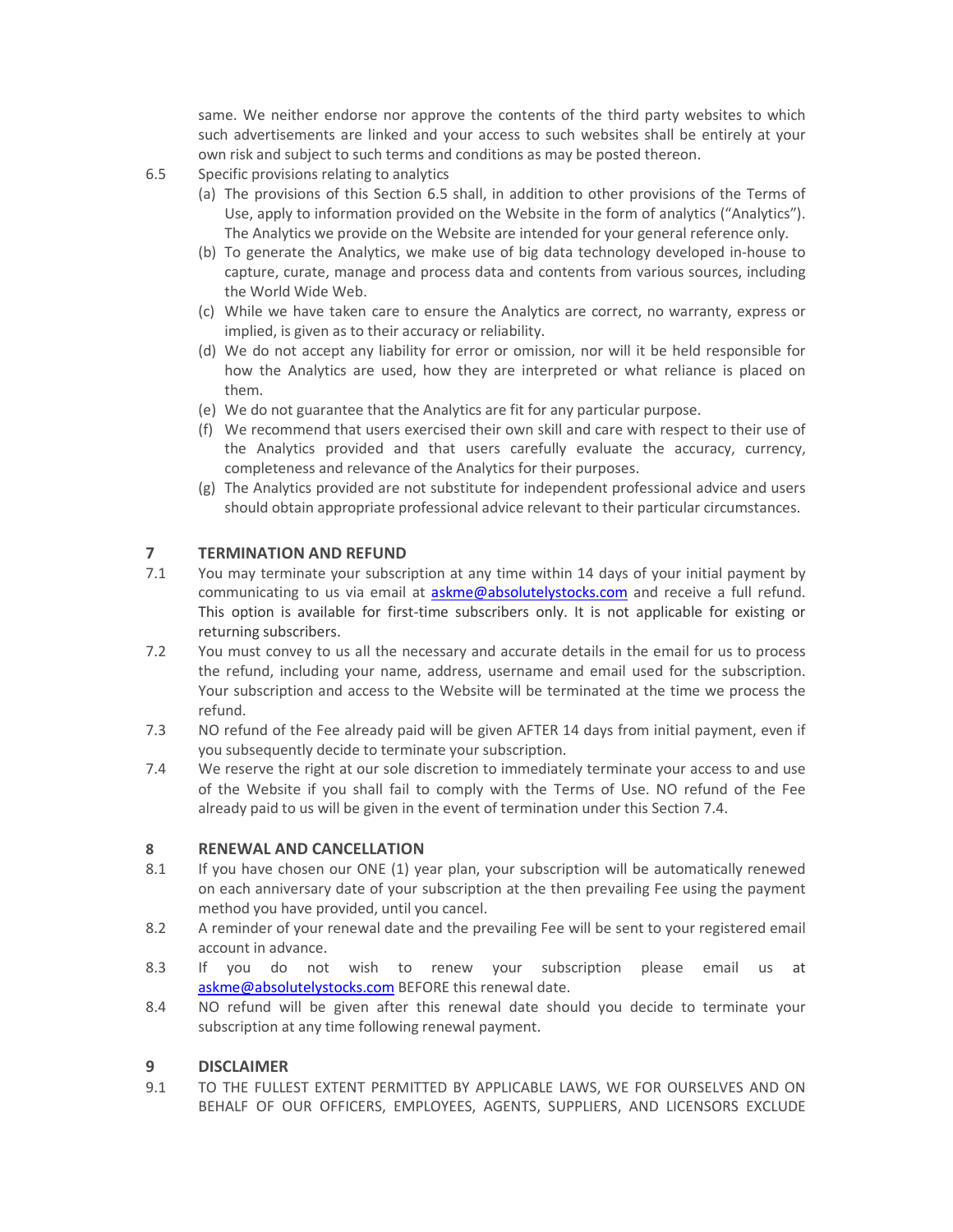LIABILITY FOR ANY LOSSES AND EXPENSES OF WHATEVER NATURE AND HOWSOEVER ARISING, INCLUDING WITHOUT LIMITATION ANY DIRECT, INDIRECT, SPECIAL, PUNITIVE, OR CONSEQUENTIAL DAMAGES, LOSS OF USE, LOSS OF DATA, LOSS CAUSED BY A VIRUS, LOSS OF INCOME OR PROFIT, LOSS OF OR DAMAGE TO PROPERTY, CLAIMS OF THIRD PARTIES, OR OTHER LOSSES OF ANY KIND OR CHARACTER, EVEN IF WE HAVE BEEN ADVISED OF THE POSSIBILITY OF SUCH DAMAGES OR LOSSES, ARISING OUT OF OR IN CONNECTION WITH THE USE OF THE WEBSITE.

- 9.2 Without prejudice to the foregoing, we, our officers, employees, agents, suppliers, and licensors shall not be liable to you for any cost, claim, liability, expense, demand or damages whatsoever (including any loss of profits, lost savings, direct, indirect, special, incidental or punitive losses or consequential damages) arising out of:
	- your use or inability to use the Website or any part thereof;
	- any error, omission or inaccuracy with respect to any advice or information obtained by virtue of the Website;
	- the inaccuracies, delays, omissions, non-deliveries of information caused by any human/mechanical/electrical fault, omission, breach of contract, negligence or otherwise.

#### **10 INDEMNITY**

10.1 Without prejudice to any of the other provisions of the Terms of Use and to any other rights and remedies which we may have at law, you agree, at your own expenses, to indemnify, defend and hold us, our officers, employees, agents, suppliers, and licensors harmless at all times against all actions, proceedings, costs, claims, expenses (including legal costs on a full indemnity basis), demands, liabilities, losses (whether direct, indirect or consequential) and damages (whether in tort, contract or otherwise) whatsoever (including claims made by third parties and claims for defamation, infringement of intellectual property rights, death, bodily injury, wrongful use of computers, unauthorised or illegal access to computers (including hacking), property damage or pecuniary losses howsoever arising, which we, our officers, employees, agents, suppliers and licensors may sustain, incur, suffer or pay arising out of, in connection with the use of the Website whether authorised or not or any act or omission on your part.

#### **11 NOTICES**

11.1 Any notice required or permitted may be made by e-mail properly addressed to the intended recipient, and in the case of notice to us at the e-mail address provided below.

#### **12 ASSIGNMENT**

12.1 We may assign, delegate and/or otherwise transfer our rights and obligations hereunder to any person or entity. You may however not assign, delegate or otherwise transfer any of your rights or obligations hereunder without our prior written consent. The contract formed hereunder shall be binding upon and inure to the benefit of the parties and their respective successors and permitted assigns.

#### **13 NO WAIVER**

13.1 No waiver on our part to exercise, and no delay in exercising, any right, power or provision of the Terms of Use shall operate as a waiver thereof, nor shall any single or partial exercise of any right, power or provision hereunder preclude the exercise of that or any other right, power or provision. The rights and remedies provided in the Terms of Use are cumulative and are not exclusive of any rights or remedies provided by law.